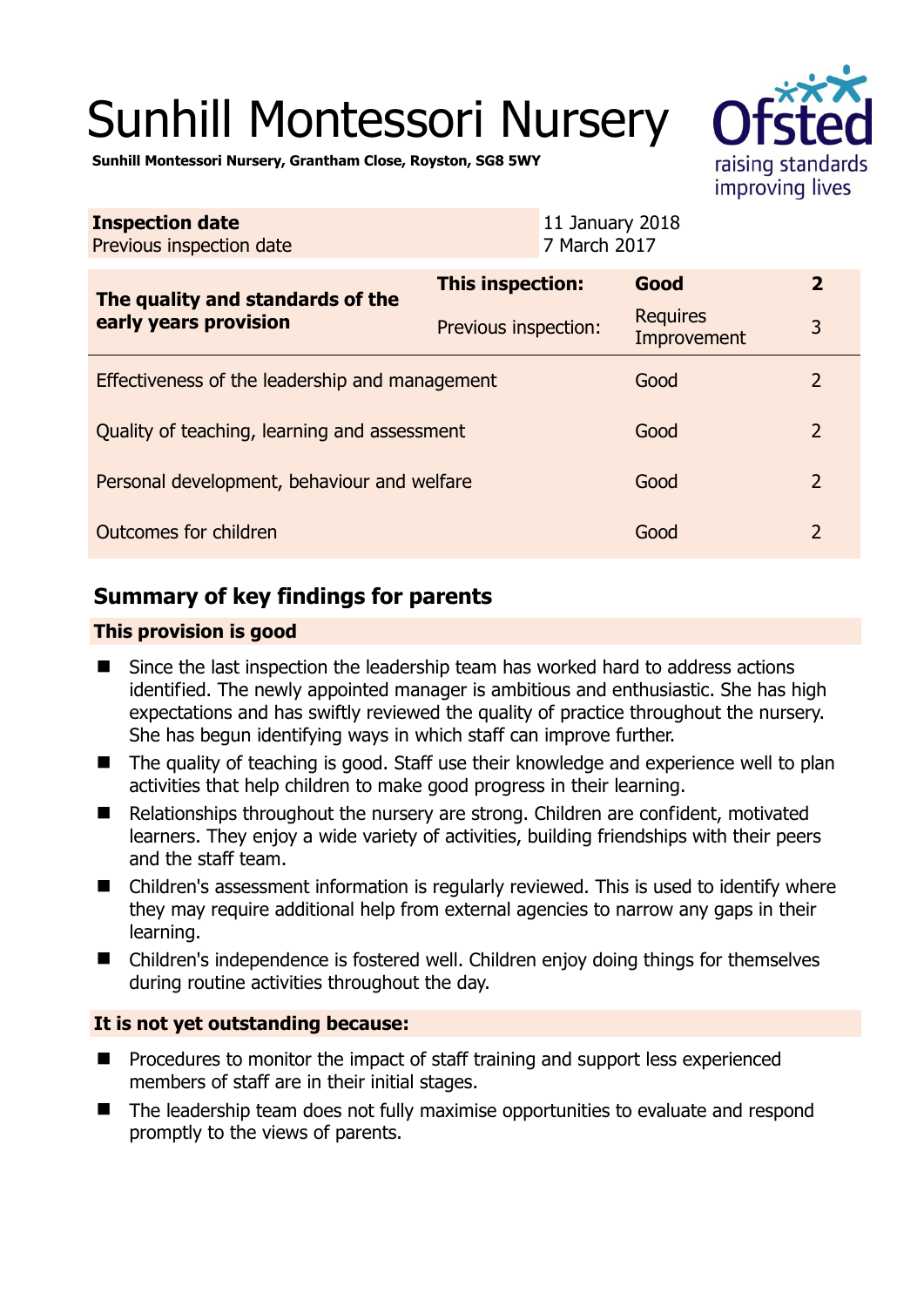## **What the setting needs to do to improve further**

#### **To further improve the quality of the early years provision the provider should:**

- extend performance management processes for staff to help improve outcomes for children even further
- $\blacksquare$  build on existing partnerships with parents to provide further opportunities for them to share their views and receive timely information about future changes.

#### **Inspection activities**

- The inspector observed the quality of teaching during activities and assessed the impact this has on children's learning.
- The inspector discussed an evaluation of an activity with the manager.
- The inspector held a number of discussions with the manager, staff and children.
- The inspector looked at relevant documentation, including evidence of the suitability of persons working with children. The inspector discussed with the manager and staff how they reflect on their practice.
- The inspector took account of the views of parents through email feedback and discussions during the inspection process.

## **Inspector**

Lynn Clements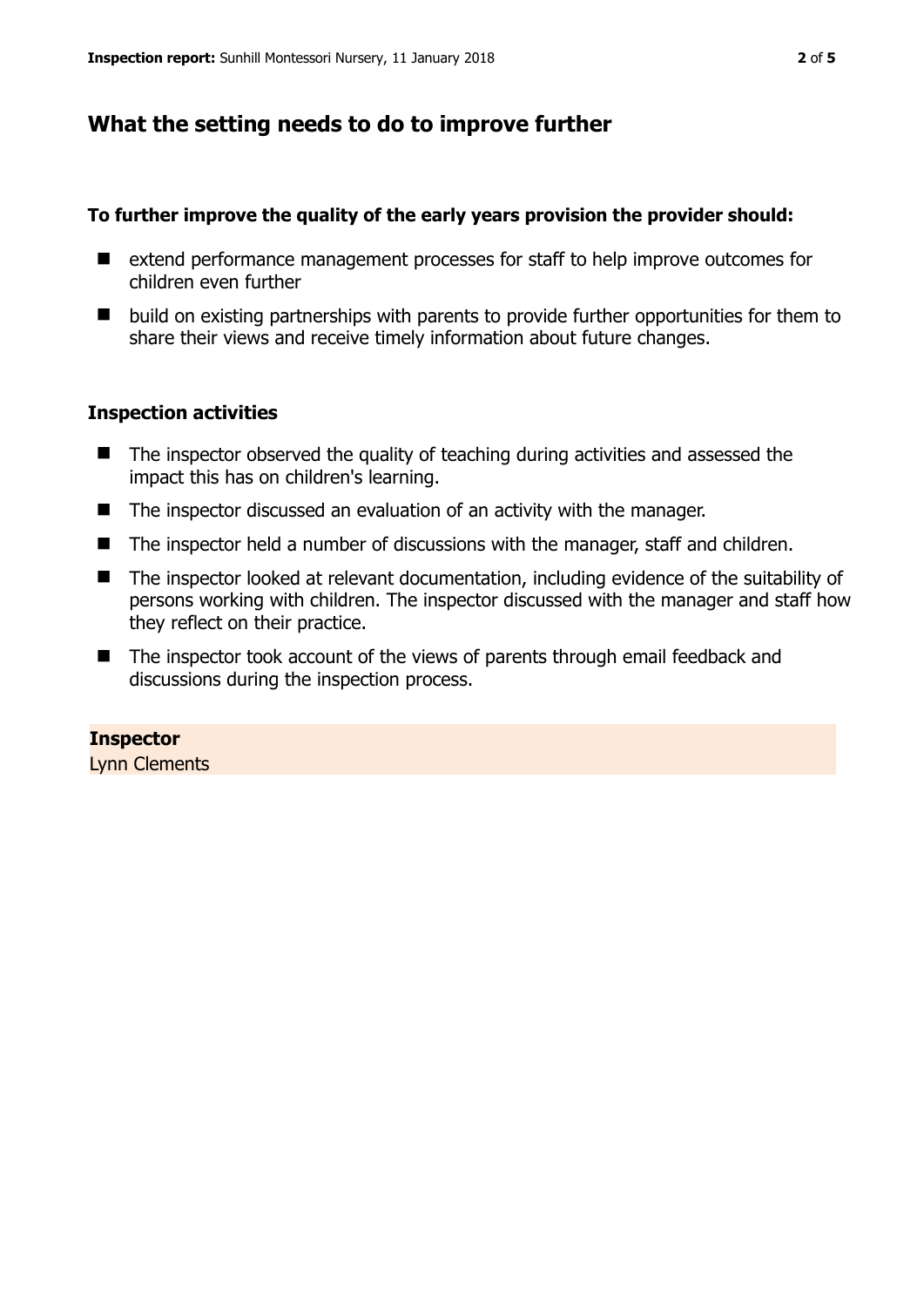# **Inspection findings**

#### **Effectiveness of the leadership and management is good**

Safeguarding is effective. There is a thorough understanding among the staff team of child protection issues and how to keep children safe. Guidance from the leadership team ensures staff knowledge is continually updated. Staff are vigilant. They diligently supervise children and quickly respond to any incidents or accidents that may occur. Parents spoken to during the inspection confirm they are quickly informed of any incidents. Parents report that they are thrilled to see their children so happy, settled, and thriving. The manager maintains an overview of the deployment of staff to ensure ratios are met at all times. Additional staff are available, should cover be required, at the beginning or end of the day and at lunchtime. Staff are supported well by the manager, overall. Induction and ongoing supervisory meetings help them to reflect on their practice.

#### **Quality of teaching, learning and assessment is good**

Staff provide good levels of support for babies. They encourage the youngest children as they begin to take their first steps and walk independently. Early communication skills are promoted well. Staff narrate, repeat and ask probing questions. They give children the time they need to think, listen and respond. Older children are supported well to develop their mathematical skills. Staff make good use of activities in different areas, such as the outdoor environment. They help children to name shapes and explore volume and capacity as they transport water between containers and their mud kitchen. Parents take an active part in their children's learning. Staff encourage them to come into the setting to share their skills and parents contribute information to their children's learning records about their achievements at home.

## **Personal development, behaviour and welfare are good**

Staff are attentive and respond well to children's emotional and physical needs. They support children if they become tired during the day, providing cuddles and suitable areas where they can rest and sleep. Hygiene procedures are good and support children's physical health. Routine activities, such as nappy changing, are effective and staff maintain high standards. Older children know when to wash their hands and talk confidently about the reasons for doing this. Children's behaviour is good. Staff help them to develop an awareness of boundaries in the nursery. They provide gentle reminders for children throughout the day. For example, older children are reminded to be careful when using knives to cut fruit and vegetables for their snack.

## **Outcomes for children are good**

Children make good progress and develop skills, such as self-help and early writing, to support their readiness for school. Older children talk confidently with each other and share their thoughts and feelings. Very young children show an interest in making marks using pencils and enjoy looking at pictures in books as they cuddle up to their key person.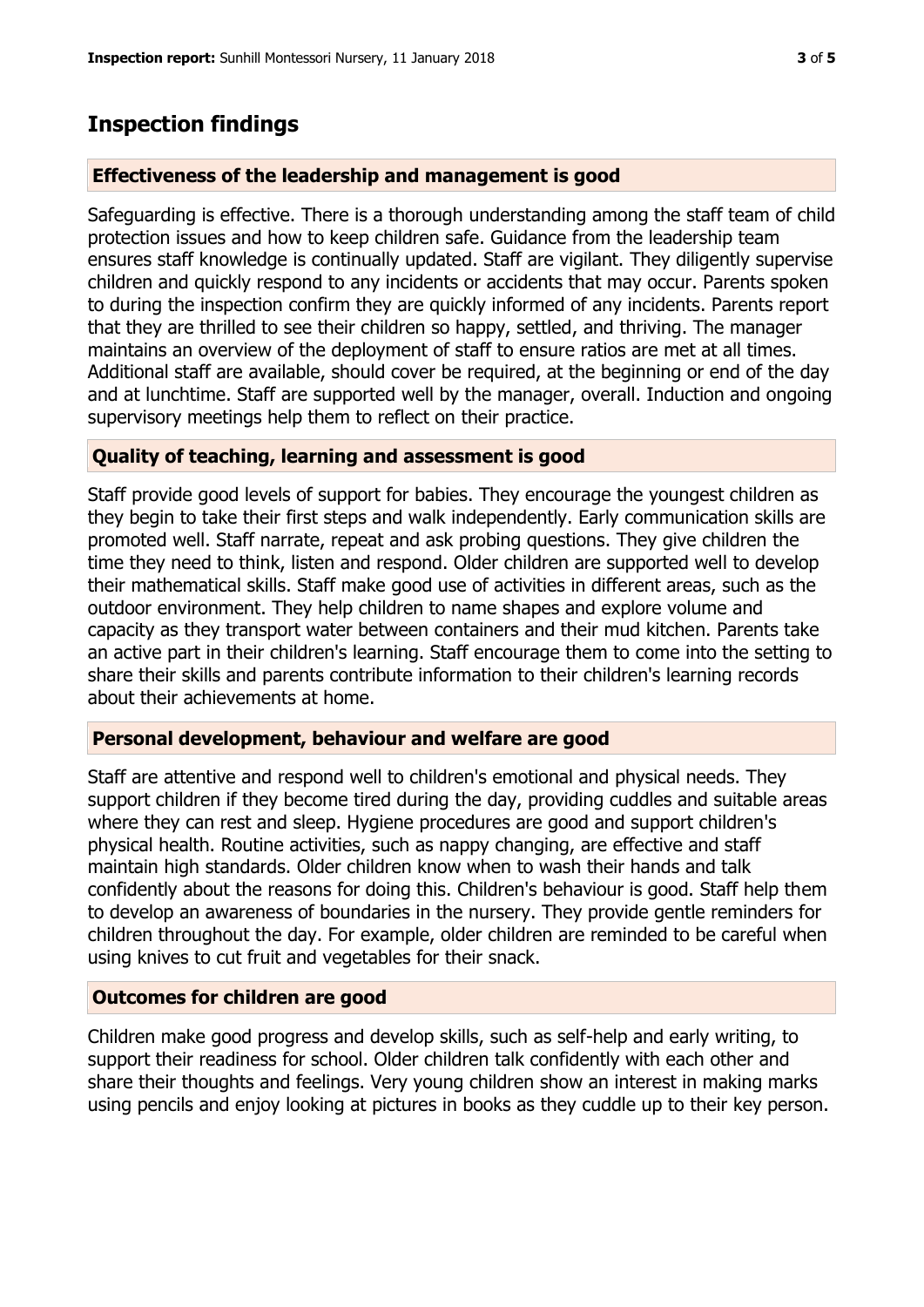# **Setting details**

| Unique reference number                             | EY463845                                                                             |  |
|-----------------------------------------------------|--------------------------------------------------------------------------------------|--|
| <b>Local authority</b>                              | <b>Hertfordshire</b>                                                                 |  |
| <b>Inspection number</b>                            | 1088451                                                                              |  |
| <b>Type of provision</b>                            | Full-time provision                                                                  |  |
| Day care type                                       | Childcare - Non-Domestic                                                             |  |
| <b>Registers</b>                                    | Early Years Register, Compulsory Childcare<br>Register, Voluntary Childcare Register |  |
| Age range of children                               | $0 - 7$                                                                              |  |
| <b>Total number of places</b>                       | 85                                                                                   |  |
| Number of children on roll                          | 89                                                                                   |  |
| Name of registered person                           | Sunhill Daycare (Europe) Limited                                                     |  |
| <b>Registered person unique</b><br>reference number | RP519019                                                                             |  |
| <b>Date of previous inspection</b>                  | 7 March 2017                                                                         |  |
| <b>Telephone number</b>                             | 01763 226 030                                                                        |  |

Sunhill Montessori Nursery registered in 2013 and is one of eleven settings privately owned and operated by Sunhill Daycare (Europe) Limited. The nursery provider employs 21 members of childcare staff. Of these, 13 hold appropriate early years qualifications at level 2 or above. The nursery is open Monday to Friday all year around. Sessions are from 7.30am until 6.30pm. The nursery staff provide funded early education for two-, threeand four-year-old children. A holiday club is provided for children up to eight years old during school holidays.

This inspection was carried out by Ofsted under sections 49 and 50 of the Childcare Act 2006 on the quality and standards of provision that is registered on the Early Years Register. The registered person must ensure that this provision complies with the statutory framework for children's learning, development and care, known as the early years foundation stage.

Any complaints about the inspection or the report should be made following the procedures set out in the guidance 'Complaints procedure: raising concerns and making complaints about Ofsted', which is available from Ofsted's website: www.gov.uk/government/organisations/ofsted. If you would like Ofsted to send you a copy of the guidance, please telephone 0300 123 4234, or email enquiries@ofsted.gov.uk.